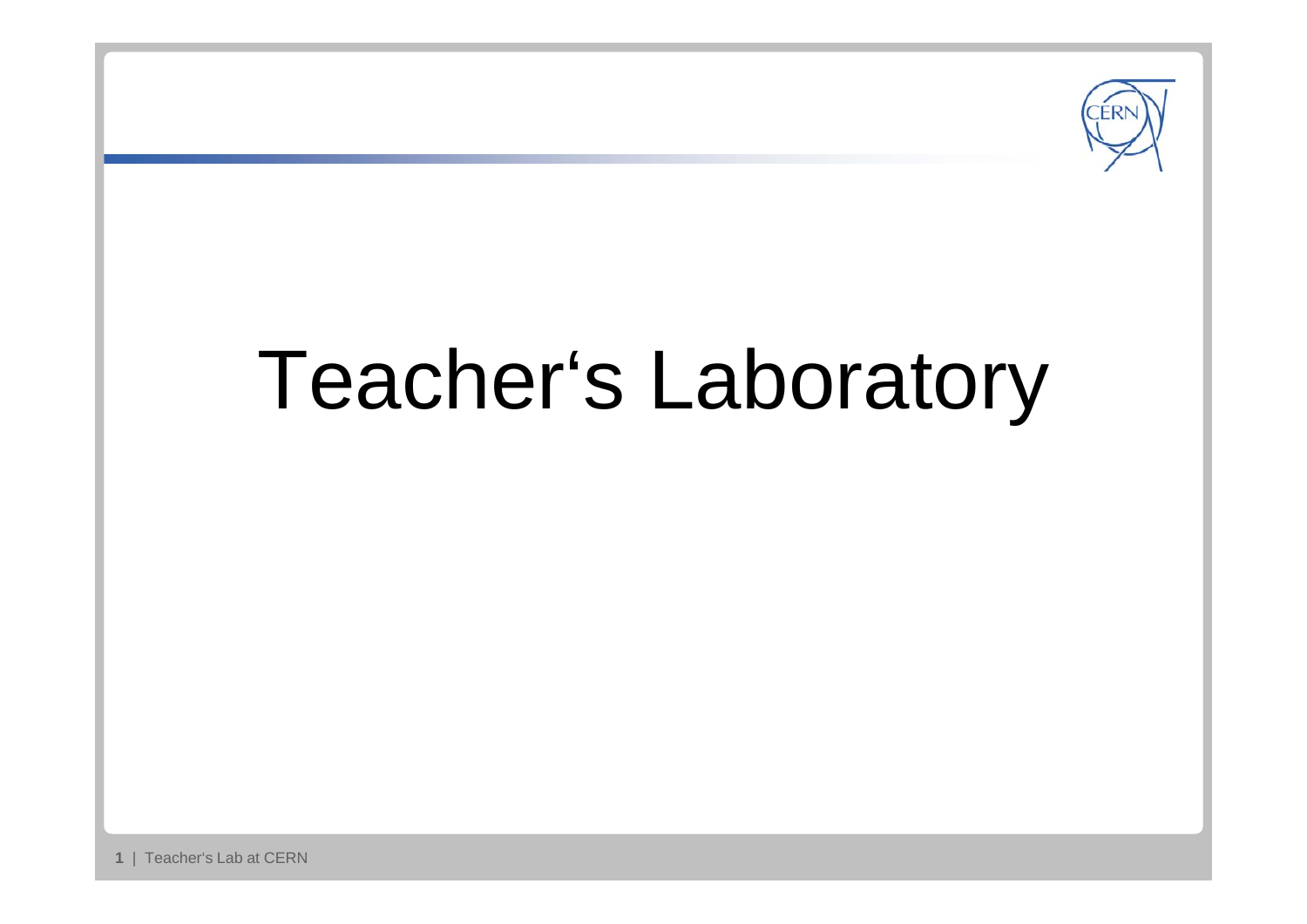## Teacher's Laboratory at CERN



- 5 classroom experiments
	- Cathode ray tube
	- Fine beam tube
	- Electron diffraction tube
	- Photoelectric effect
	- Electron spin resonance
- Video conference equipment
- •Green wall



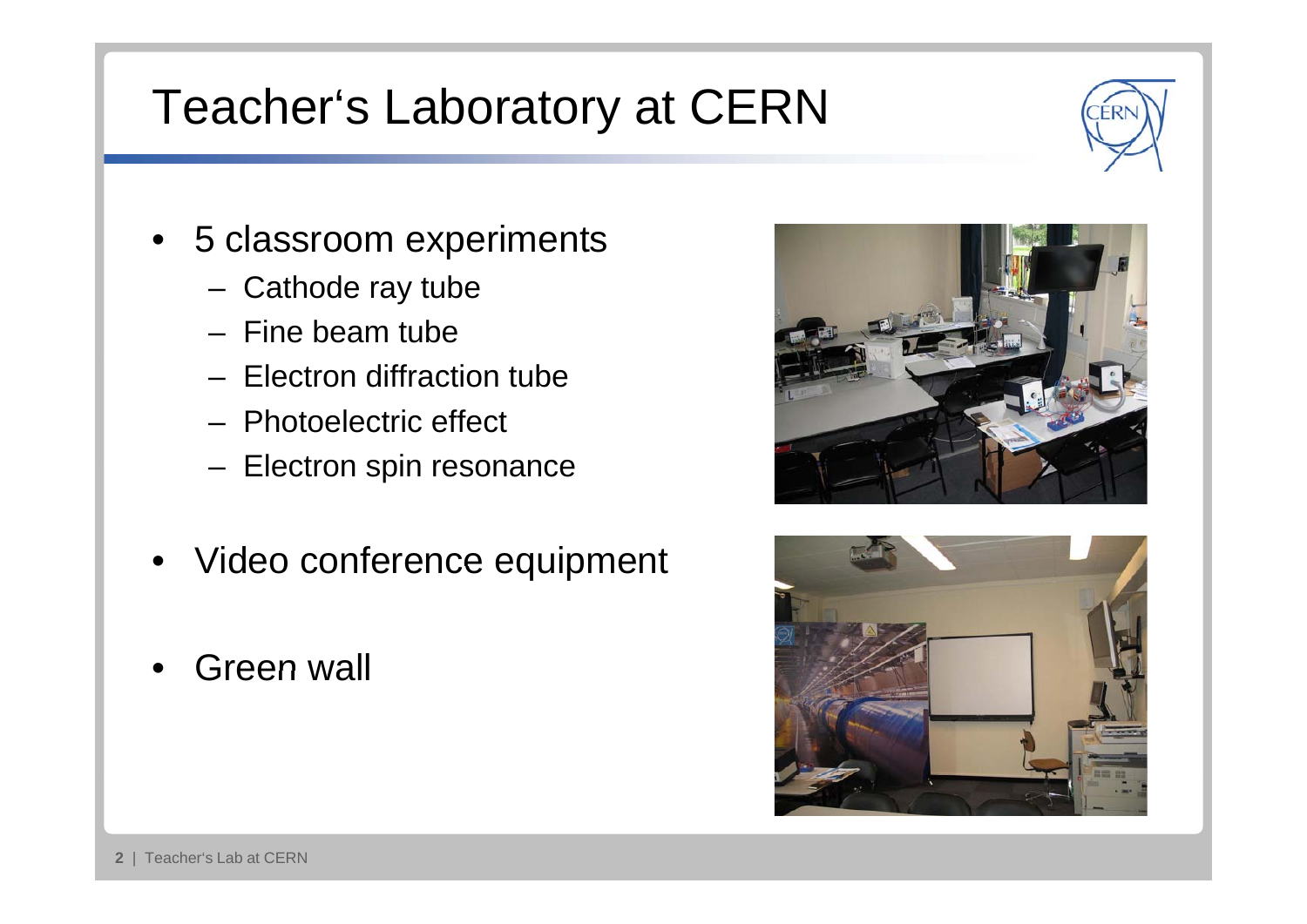#### Cathode ray tube

- Study cathode rays
- $\bullet$ Deflection by electrical and (or) magnetic field
- Cathode ray tube = electron accelerator
- Example for oscilloscope and (no flat-screen) TV

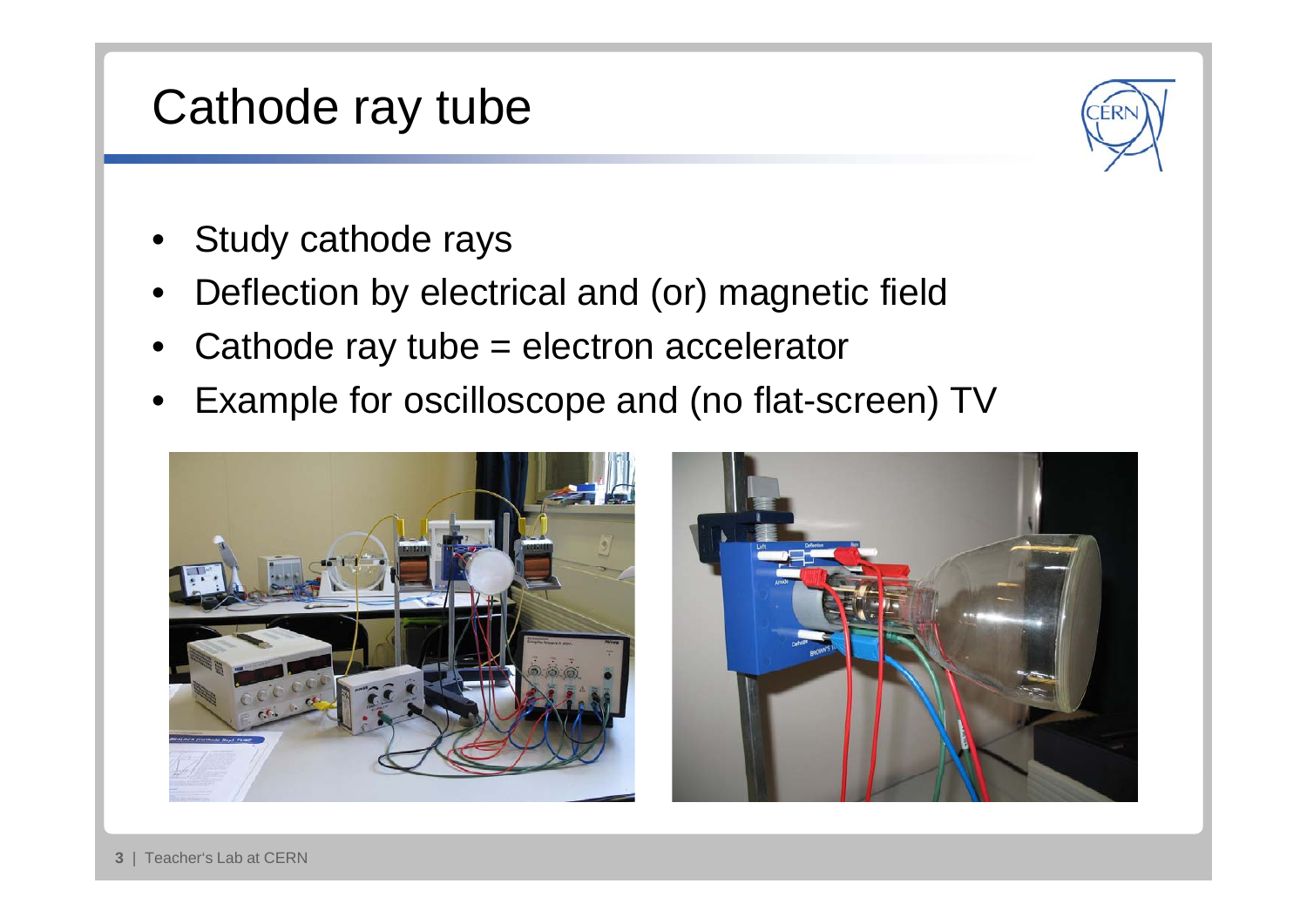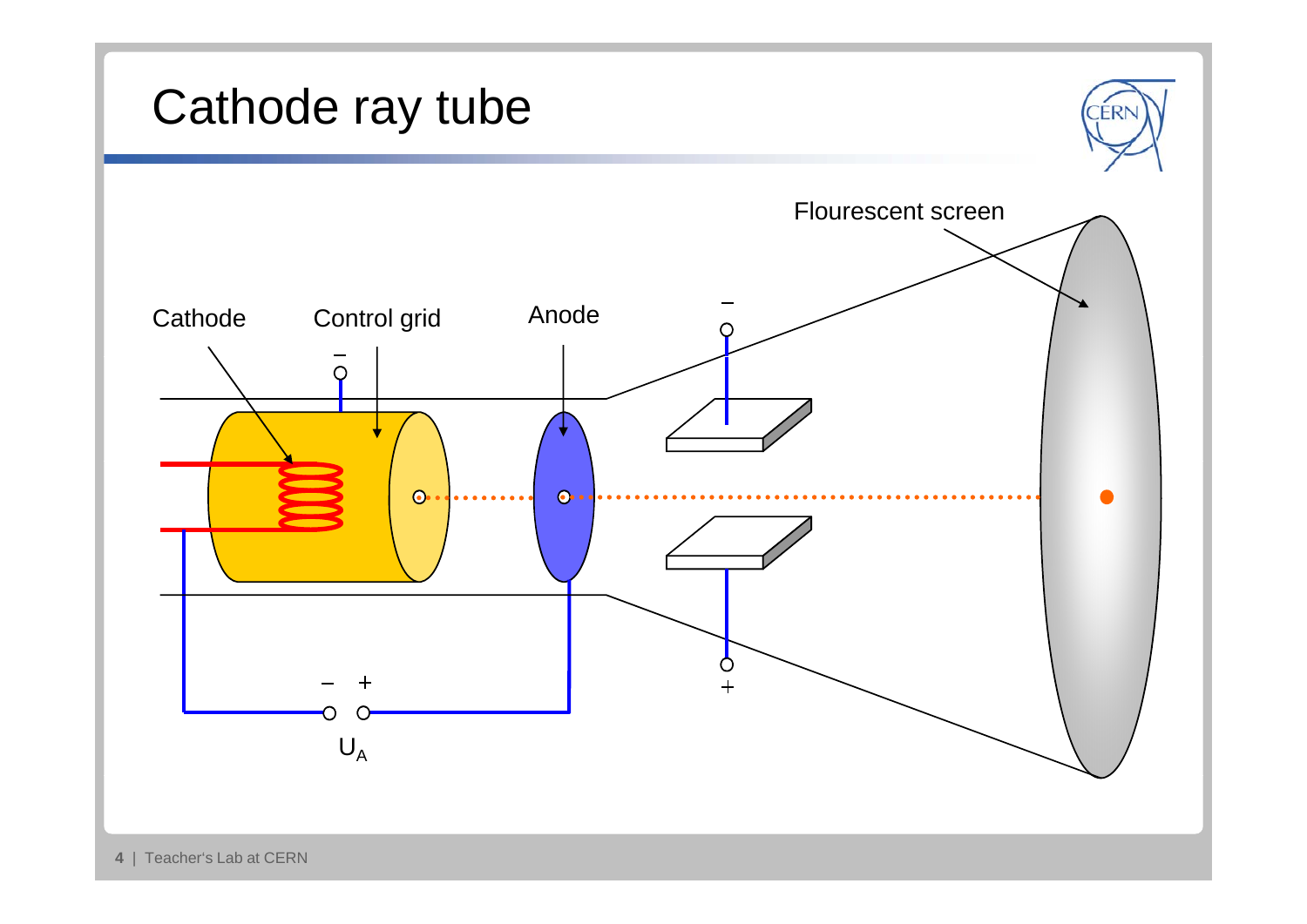## Fine beam tube / Thomson-experiment



- Study Cathode rays.
- Study Lorentz force.
- Study of the deflection of electrons in <sup>a</sup> magnetic field into a circular orbit.
- Determination of the specific charge of the electron.



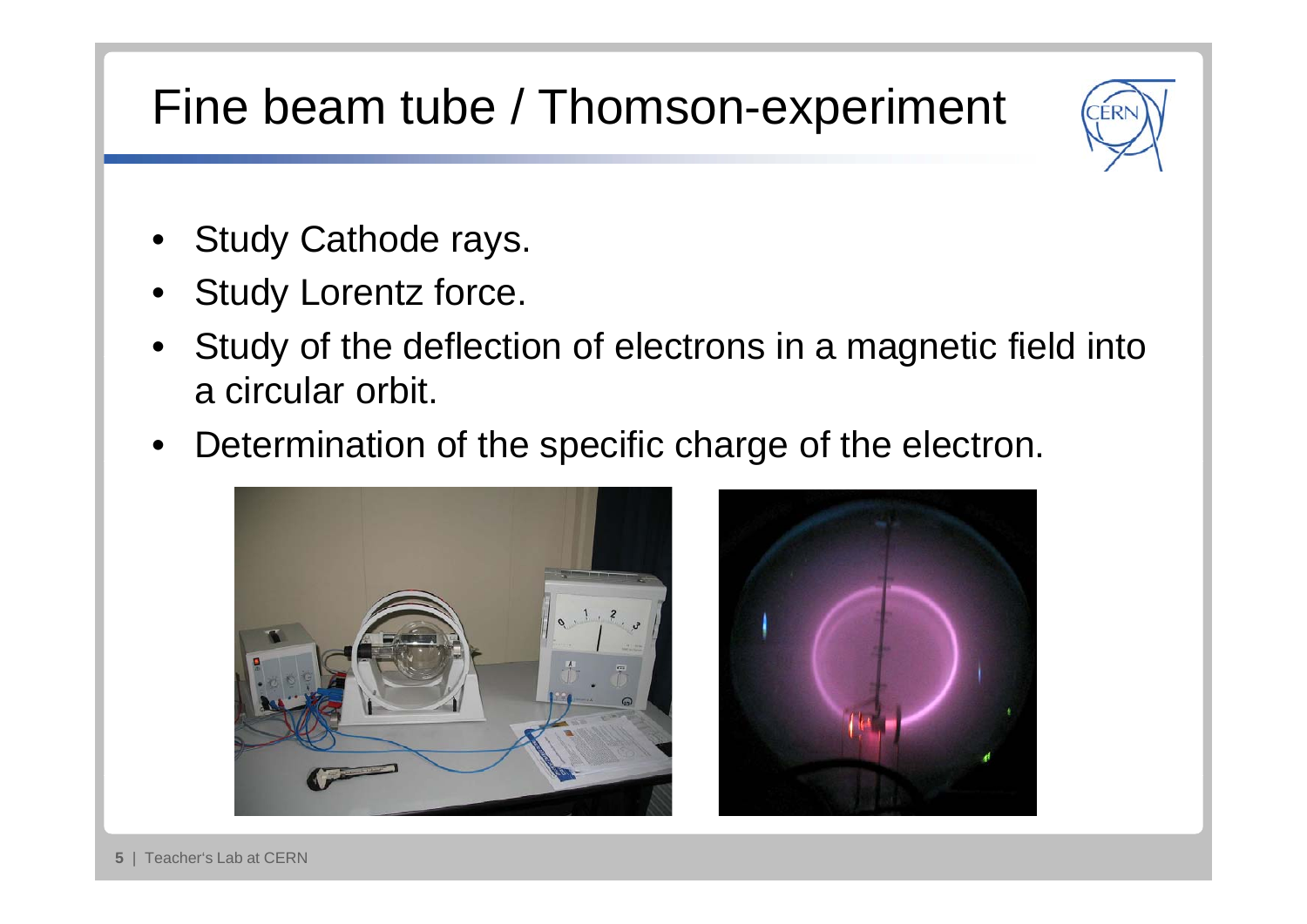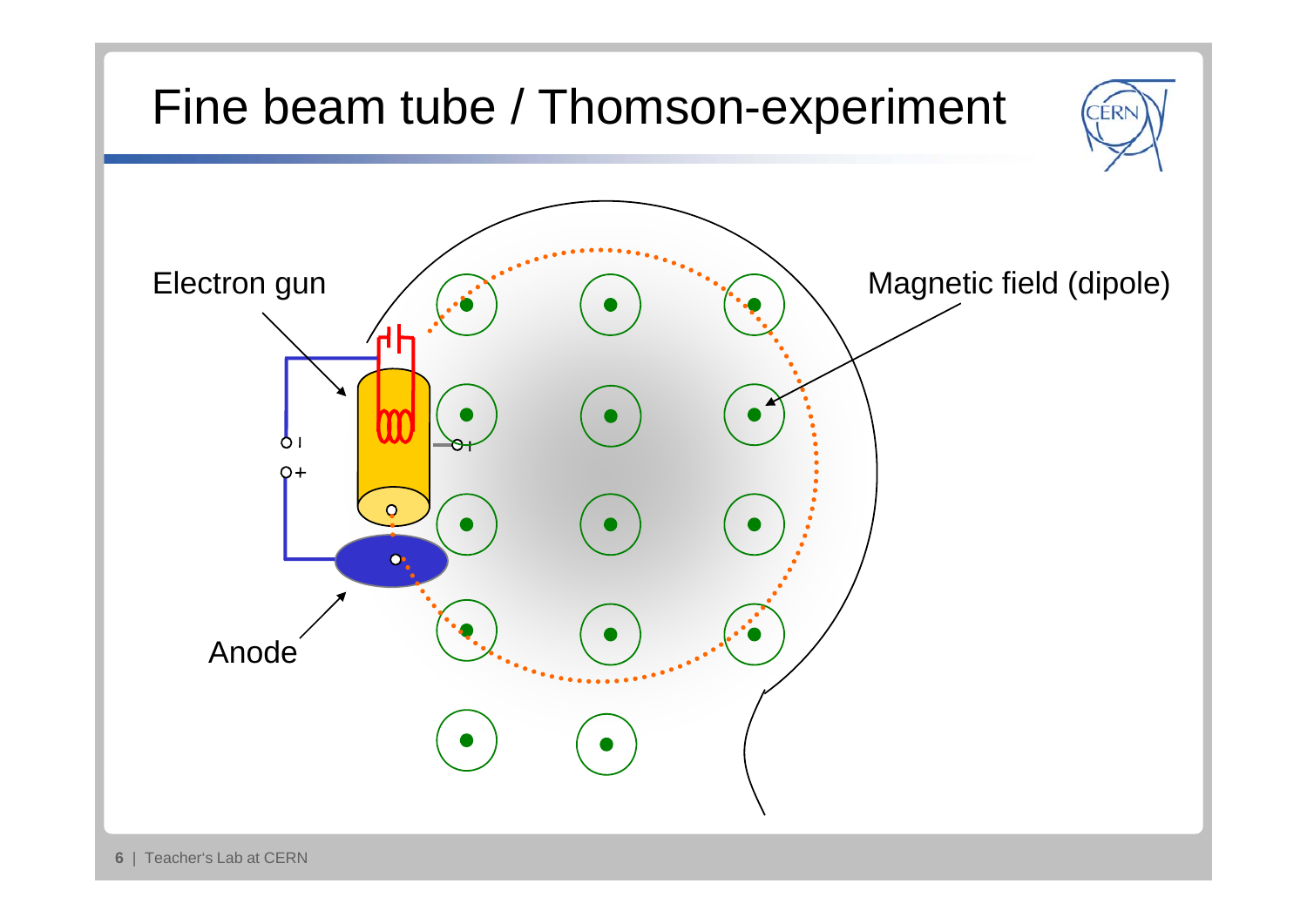## Electron diffraction tube



- Determine the interplanar spacing of graphite using de Broglie relation and Bragg's reflection
- Related topics and concepts:
	- Wave-particle duality (X-ray vs. electron)
	- Bragg's reflection
	- Study small structure (inaccessible to optical)



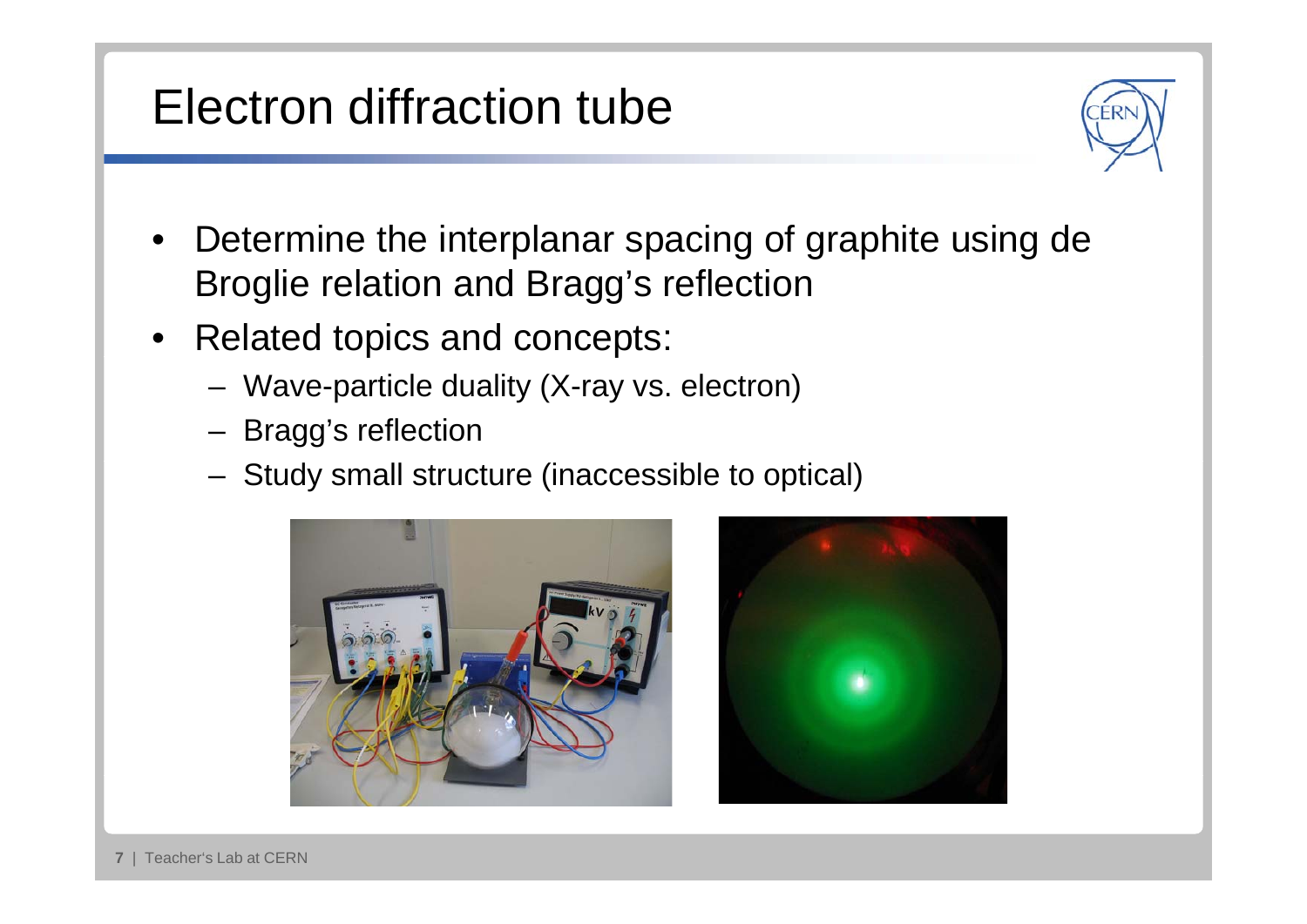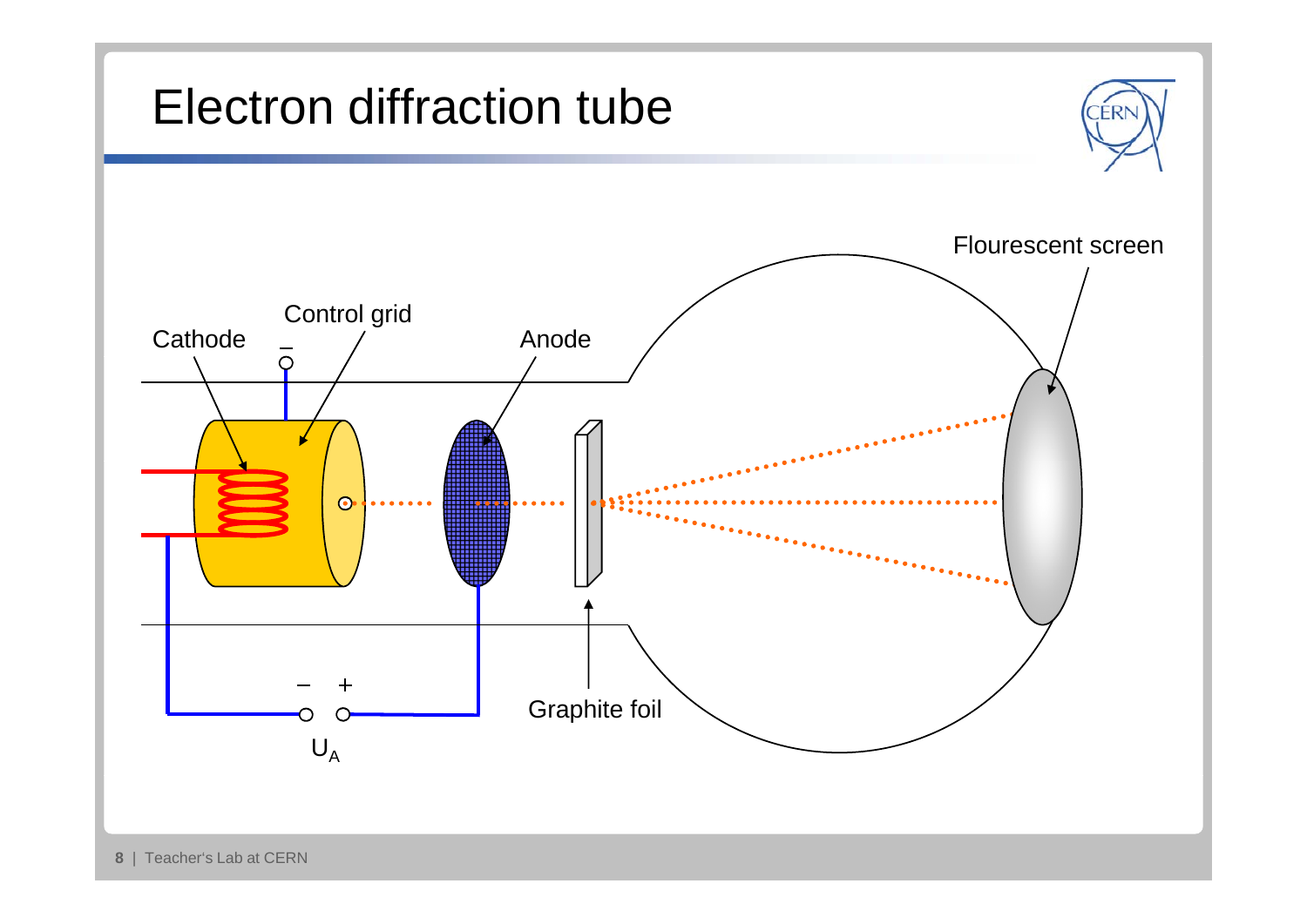#### Photoelectric effect

- •Verify the photoelectric effect.
- $\bullet$ Calculate Planck's constant h
- Show that the kinetic energy of the electrons is independent of the intensity of the light.



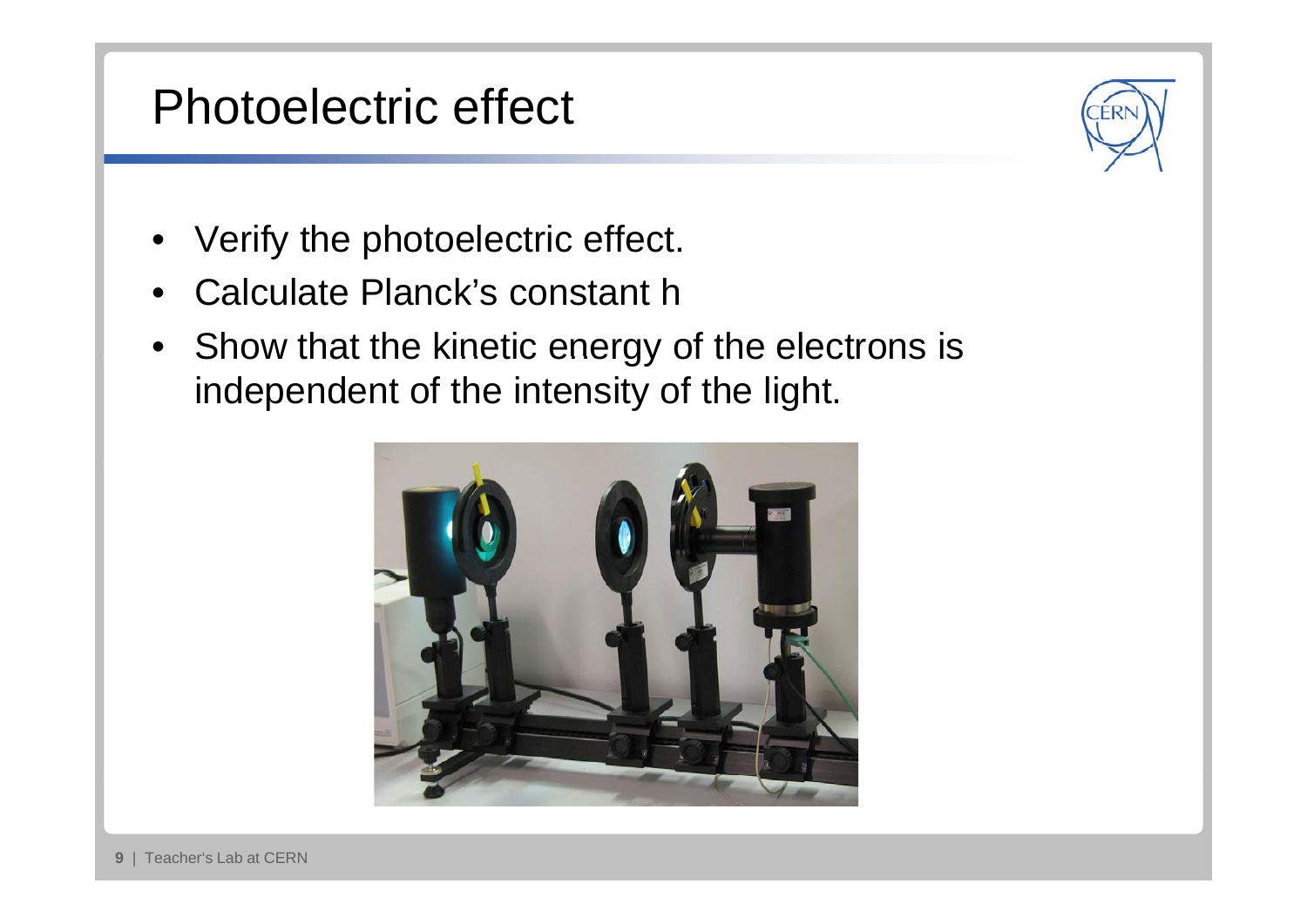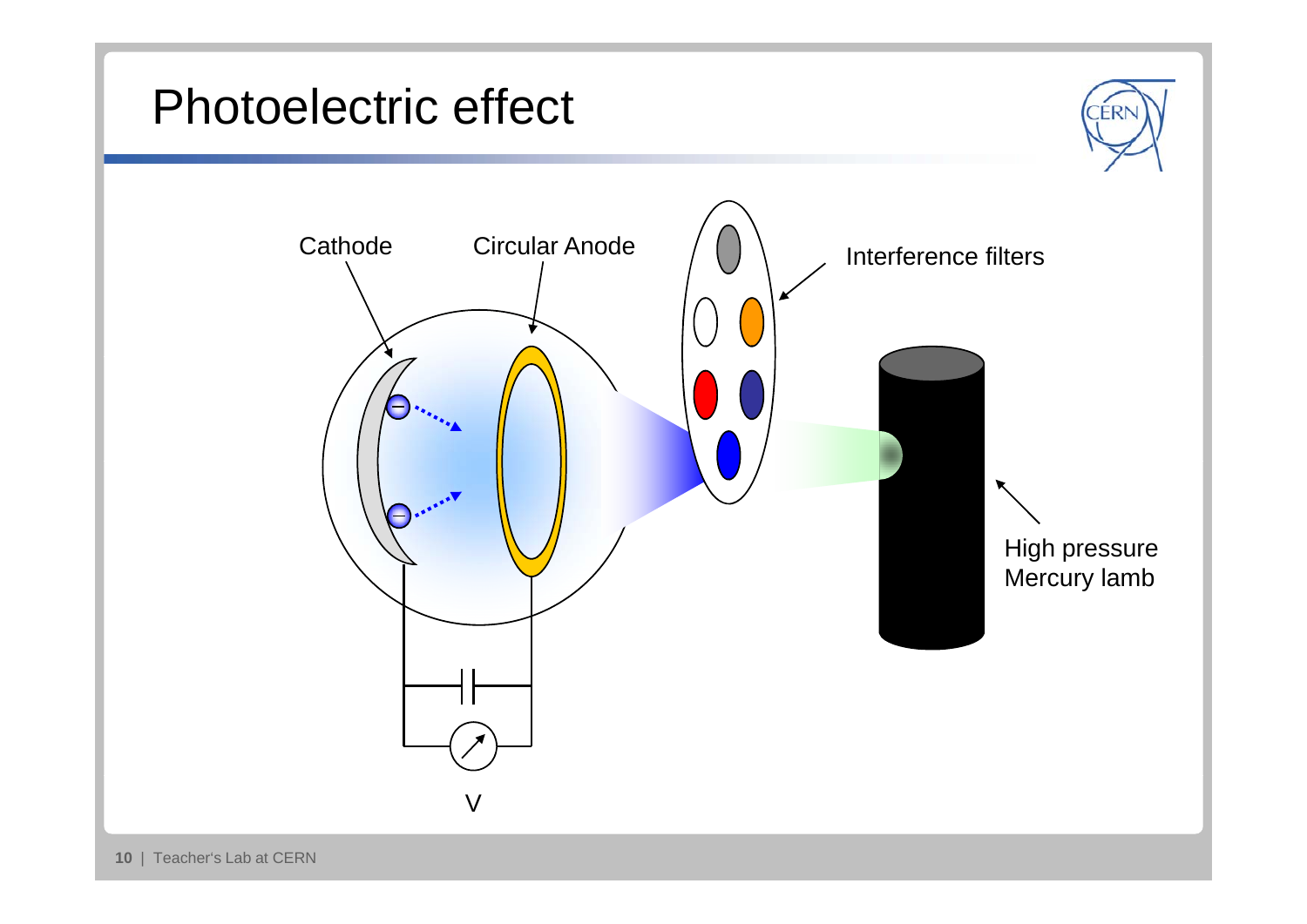## Electron spin resonance